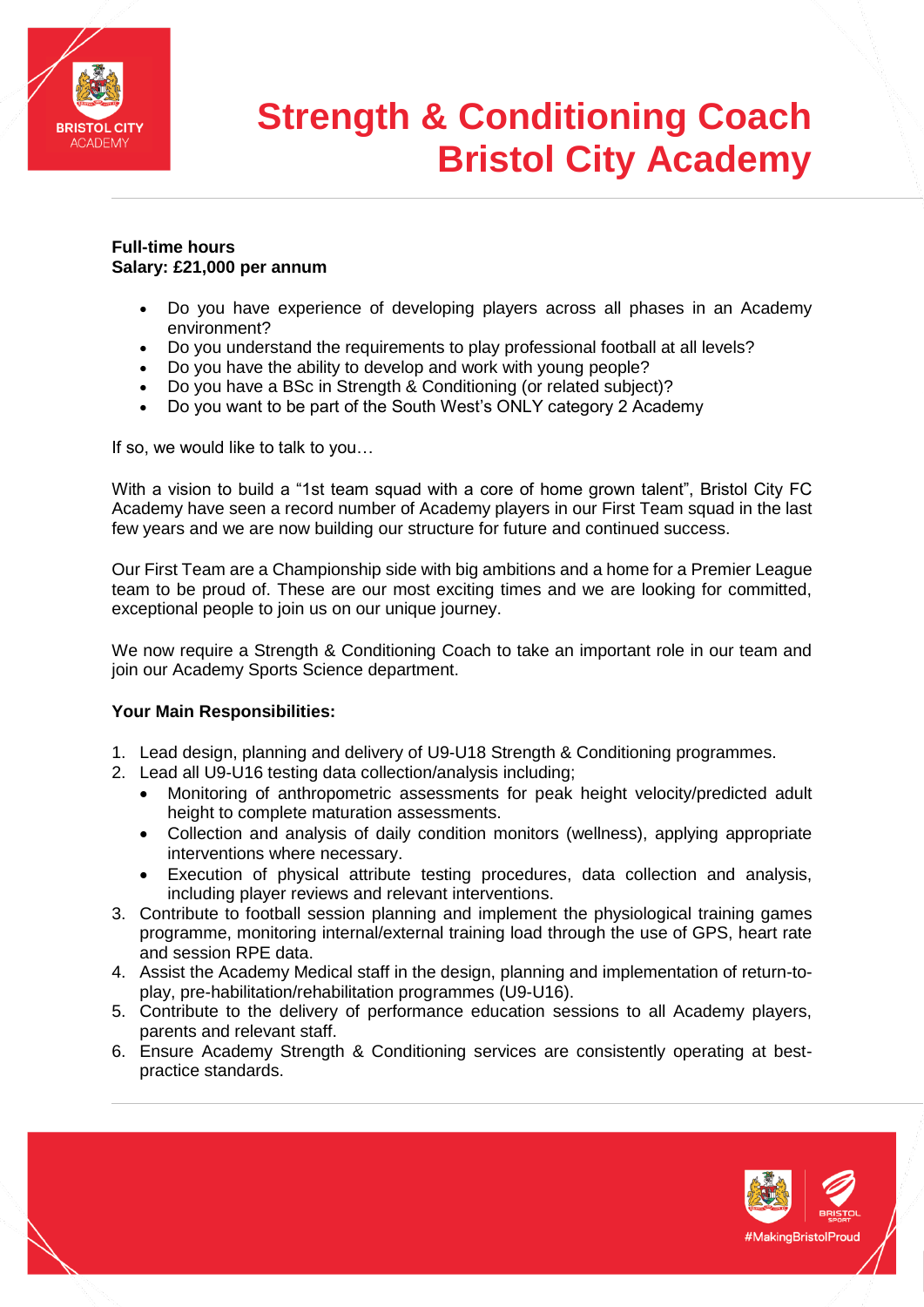

## **Strength & Conditioning Coach Bristol City Academy**

- 7. Maintain the professional standards of the Sports Science department at all times.
- 8. Supporting the Head of Sports Science with all other relevant departmental duties.
- 9. Support department staff in maintaining sports science/strength & conditioning equipment and consumables.
- 10. Contribute to Academy and first team departmental Continuous Professional Development (CPD) whilst conducting regular research into areas of contemporary sport and exercise science.

## **You will have:**

- Hold at least a BSc in Strength & Conditioning (or another relevant discipline) from a recognised university
- Hold a current Basic First Aid for Sport Qualification (or an equivalent or higher qualification)
- Previous experience within an Academy environment involved in the EPPP
- Previous experience of long-term athlete development

## **Desirable skills:**

- Post-graduate qualification in related subject.
- UKSCA/NSCA CSCS qualification (or ability to work towards in the next 12 months)

If this is you please apply by sending a completed **[application form](Bristol%20City%20Academy%20Application%20Form.docx)** and your **CV** to [academy.jobs@bcfc.co.uk.](mailto:academy.jobs@bcfc.co.uk) Closing date for applications is 12pm **Monday 3rd December 2018**. Note: due to the nature of the role, any job offer is dependent on a CRC (Criminal Records Check) all information will be kept by the Safeguarding Officer in strictest confidence.